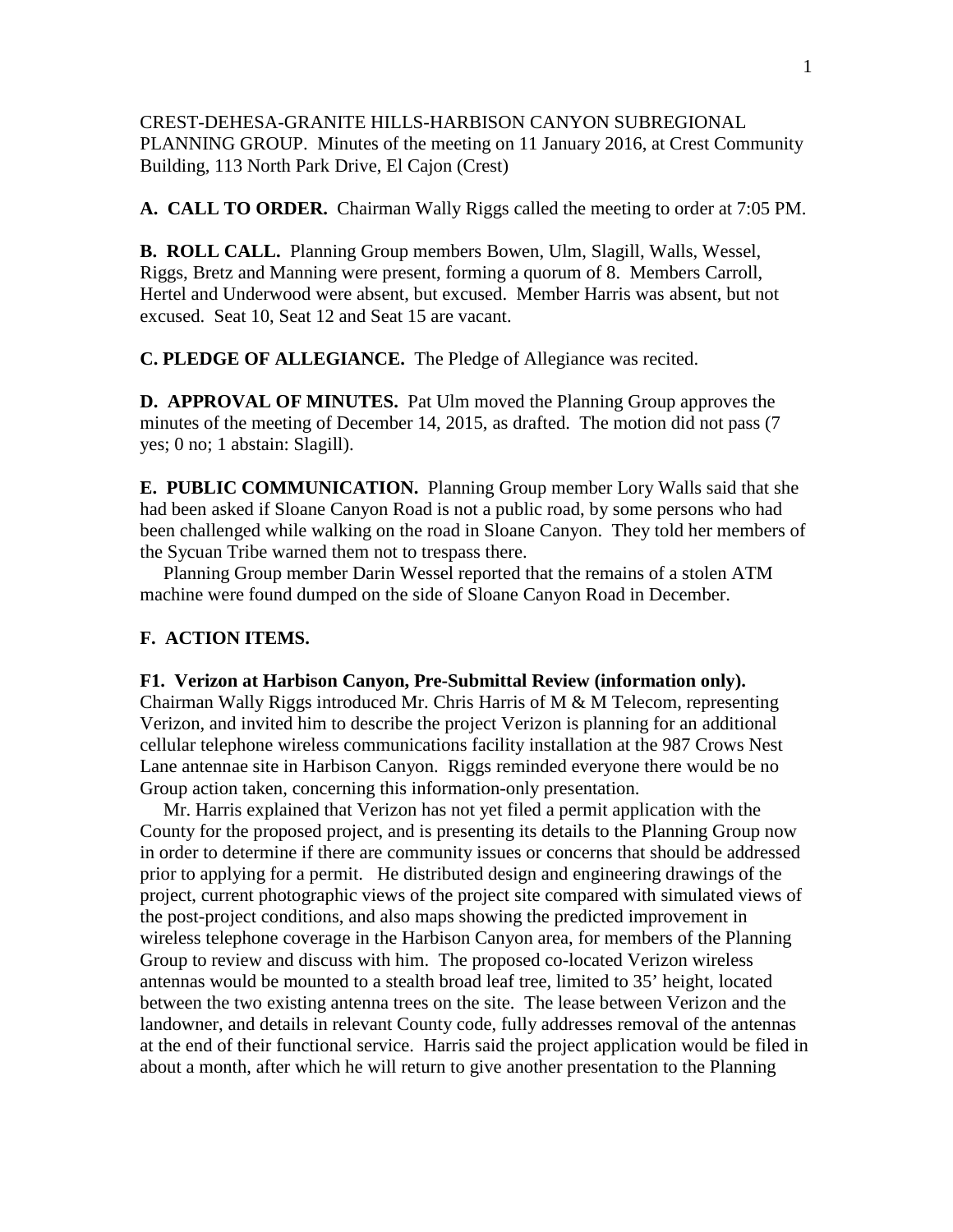Group to ask for its recommendation, including any specific conditions concerning ultimate removal. This will probably be by April 2016, at the latest.

**F2. Landscape Ordinance Amendments recommendation.** Chairman Riggs informed the Group the County is requesting an immediate (15 January) response about the Group's recommendation concerning the currently proposed Landscape Ordinance Amendments. Group members briefly discussed the proposed amendment package. Pat Ulm moved the Planning Group recommends approval of the County's proposed Landscape Ordinance Amendments, as presented. The motion passed (8 yes; 0 no; 0 abstain).

## **G. GROUP BUSINESS.**

**G1. Announcements and correspondence.** Mary Manning announced that on 23 January 2016, at Olde Ironside Park in Harbison Canyon, the Harbison Canyon Lions are sponsoring a Free Pasta Cook Off event, from 1:00 to 3:00 PM. There will also be a program about "Guide Dogs Service Animals," providing an opportunity to meet a working guide dog and see a demonstration of her work.

**G1a. Consideration of applicants for vacant Seats.** There were no applicants.

**G1b. Planning Group training reminder.** Chairman Riggs reminded the Planning Group members of the annual mandatory training the County requires, and that upcoming training sessions are scheduled for 23 January and 30 January; and that the County requests an RSVP from each attendee to these sessions. An on-line training opportunity is also available.

**G2a. Subcommittee reports. Community parks priority list.** Planning Group Chairman Wally Riggs opened the topic of community park funding priorities, and invited comments from Crest resident Bonnie Weischedel. She described her 25-year interest in South Lane Park, and how she would like to see improvements such as functional exercise equipment for adults.

 Park Land Dedication Ordinance (PLDO) Subcommittee Chair Judy Bowen began a Group discussion about the need for a formal, legal entity that can assume responsibility for the permanent maintenance of any new improvements funded by PLDO funds at established community parks. She mentioned that she did not think the Crest Community Association had sufficient funds to take ownership of any new PLDO-funded improvements at South Lane Park. Bowen also informed the Group the current balance of PLDO funds of parks in the Subregion amounts to \$223,910; and that County Department of Parks and Recreation informed her that in February the County will begin installation of ADA-accessible playground equipment, parking spaces and a pedestrian bridge at Olde Ironside Park utilizing non-PLDO funds. She distributed a copy of the 2014/2015 PLDO Priority List for the Subregion's parks to everyone, for review while preparing an updated list for 2016.

 Pat Ulm suggested that the County might fund some ADA-accessible improvements at South Lane Park, without the issue of a maintenance entity being a problem; and that